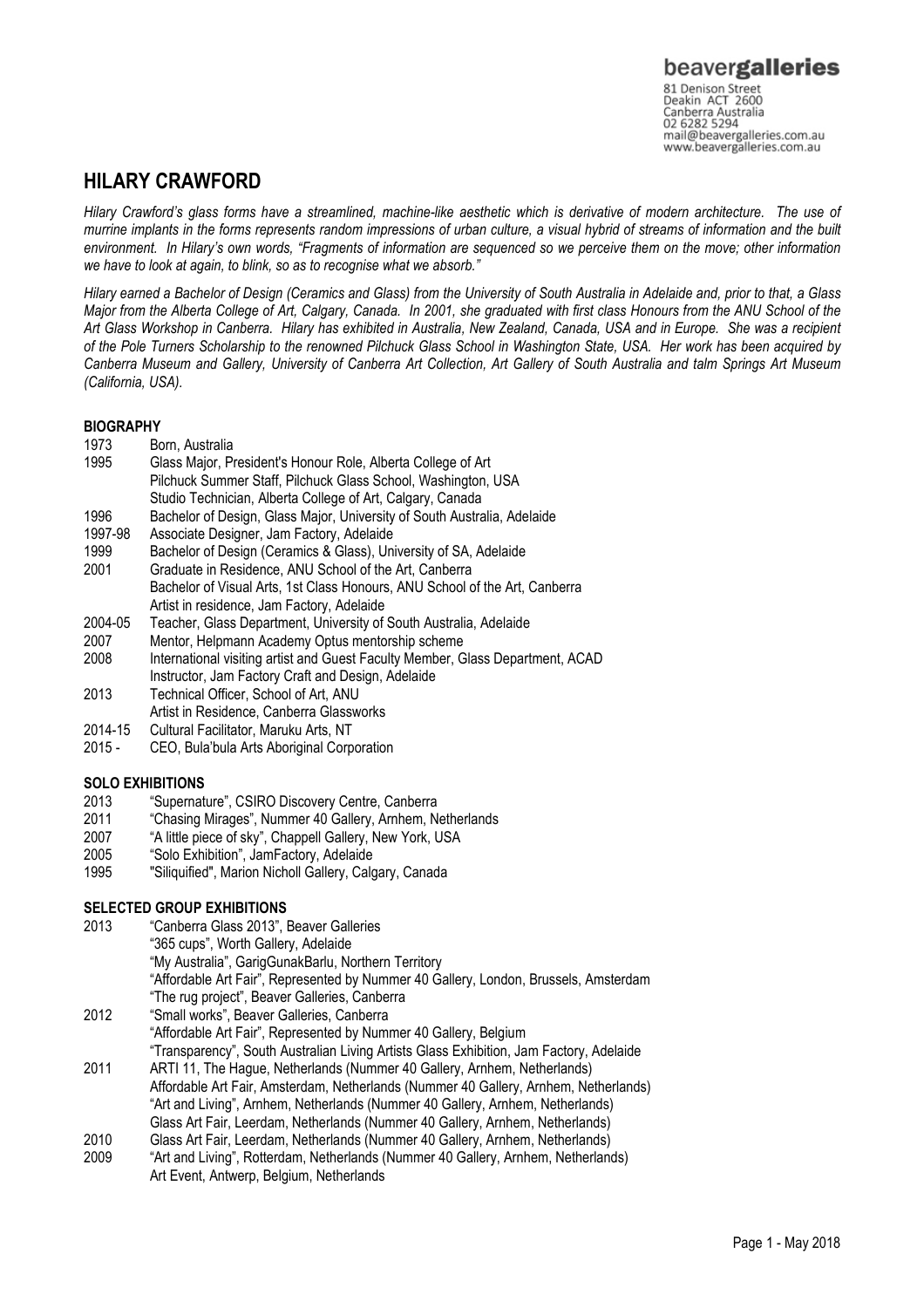# beavergalleries

81 Denison Street<br>Deakin ACT 2600 Canberra Australia 02 6282 5294 mail@beavergalleries.com.au www.beavergalleries.com.au

2008 Ranamok Glass Prize, Canberra Glassworks SOFA Chicago, USA (Chappell Gallery, New York, USA) "Collect", Saatchi Gallery, London, UK (Glass Artists Gallery) SOFA New York, USA (Chappell Gallery, New York, USA) "Sum of the Parts", Masterworks Gallery, Auckland, New Zealand "Omega- Australian art glass", Gallery 0, Perth "Layers and lines", JamFactory, Adelaide<br>2007 "Deck the Halls". Masterworks Gallery. Au "Deck the Halls", Masterworks Gallery, Auckland, New Zealand SOFA New York, USA (Chappell Gallery, New York, USA) Art Palm Beach 3, Florida, USA (Chappell Gallery, New York, USA) Ranamok Glass Prize, Canberra Glassworks The Alice Prize, National Contemporary Art Award, Alice Springs, NT Hobart Art Prize, Tasmanian Museum and Art Gallery, Hobart "Wheaton Glass weekend 07", Wheaton Village, New Jersey, USA 2006 "Absent friends", Kamberra Glass Art Gallery, Canberra SOFA Chicago, USA (Chappell Gallery, New York, USA) "Roaring Forties", Chappell Gallery, New York, USA "Absent Friends", Kamberra Wine Centre, Canberra "ArtHaus", Art Images Gallery, Adelaide "Cowra Art Exhibition", Cowra Art Gallery, NSW "Linden Postcard Show", St Kilda Centre for Contemporary Arts, Melbourne 2005 "Canberra Glass 2005", Beaver Galleries, Canberra "Down "Under", National Liberty Museum, Philadelphia, USA "New Directions in Australian Glass", Embassy of Australia, Washington DC, USA "Australian Glass Exhibition", SanskeGaleries, Zürich, Switzerland 2004 "Four: 04", Quadrivium, Sydney Australian Glass Exhibition, SanskeGaleries, Zürich, Switzerland "Canberra Glass 2004", Beaver Galleries, Canberra 2003 "Australian Glass", Anna Bibby Gallery, Auckland, New Zealand "Permanent Visions", Canberra Museum and Gallery "Canberra Glass 2003", Beaver Galleries, Canberra<br>2002 "Dialogue - Stephen Procter and Friends". Quadriviu "Dialogue - Stephen Procter and Friends", Quadrivium, Sydney 30th International Glass Invitational, Habatat Galleries, Michigan, USA "Black, White and Grey Matter", CraftACT, Canberra 2000 Frank Bauer Masterclass exhibition of works, Powerhouse Museum, Sydney 2001 Ausglass Student Exhibition, Monash University, Melbourne "Milano meets Canberra", Exhibition of Canberra Glass Artists, Scaletti di Vetro, Milan, Italy "New Glass - New Talent", Axia Modern Art, Melbourne "Canberra Glass 2001", Beaver Galleries, Canberra 1999 "EVA", Emerging Visual Artists, Pultney Grammar School, Adelaide "See", Exhibition of work by SA glass artists, Now Furniture, Adelaide 1997 "Caboodle", Exhibition of Jam Factory Associates, Jam Factory, Adelaide 1996 "Funk, Feat and Fun", Adelaide Central School of Art "Satellite", Festival Theatre, Adelaide "Far Fiasco - to make a bottle", JamFactory, Adelaide 1995 Window display collaborative pieces, Art is Vital Gallery, Calgary, Canada "Show 'n' Sale", Alberta College of Art, Calgary, Canada "Spontaneous Combustion", Graduate exhibition, University of South Australia, Adelaide 1994 "Visual Women", University of South Australia, Adelaide "Great Goblet Show", Glass Artists Gallery, Sydney "Open House", Alberta College of Art, Calgary, Canada

### AWARDS / COMMISSIONS

- 2011 Arts South Australia Established Artist Project Grant for New Work
- 2008 Arts South Australia Established Artist Professional Development Grant Ranamok Glass Prize, selected finalist, Canberra Glassworks
- 2007 Jutta Cuny-Franz Memorial Awards, Honorary Diploma